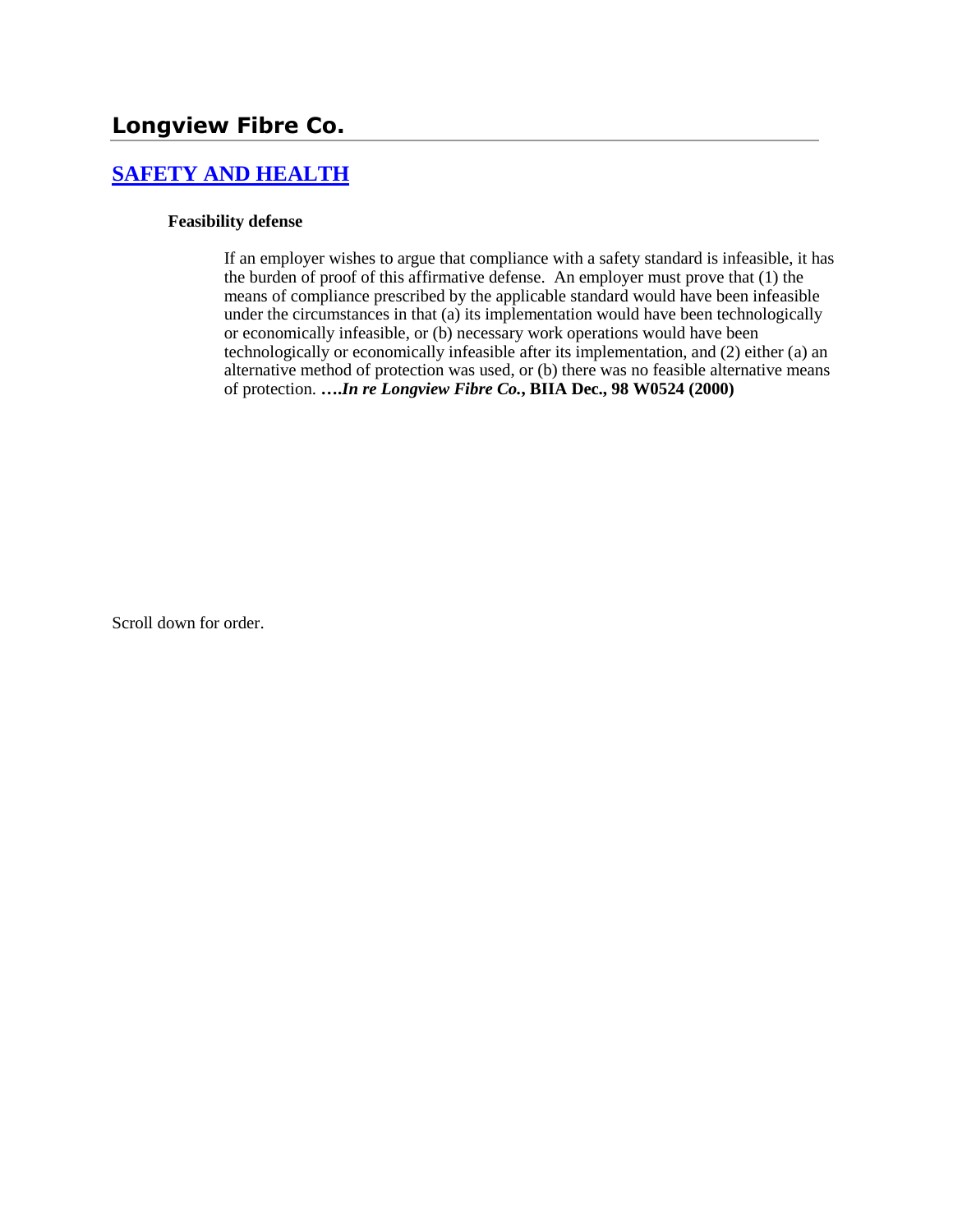# **BEFORE THE BOARD OF INDUSTRIAL INSURANCE APPEALS STATE OF WASHINGTON**

| 1                              | IN RE:<br><b>LONGVIEW FIBRE COMPANY</b><br>DOCKET NO. 98 W0524                                                                                                                                                                                                                                                                                 |  |  |
|--------------------------------|------------------------------------------------------------------------------------------------------------------------------------------------------------------------------------------------------------------------------------------------------------------------------------------------------------------------------------------------|--|--|
| 2<br>3                         | CITATION & NOTICE NO. 302169248<br><b>DECISION AND ORDER</b>                                                                                                                                                                                                                                                                                   |  |  |
| 4<br>5<br>6                    | APPEARANCES:                                                                                                                                                                                                                                                                                                                                   |  |  |
| $\overline{7}$<br>8<br>9<br>10 | Employer, Longview Fibre Company,<br>Law Office of William L. Dowell,<br>per<br><b>William L Dowell</b>                                                                                                                                                                                                                                        |  |  |
| 11<br>12<br>13<br>14           | Employees of Longview Fibre Company, by<br>Association of Western Pulp & Paper Workers, Local 153, per<br><b>Robert Farmer</b><br>Department of Labor and Industries, by<br>The Office of the Attorney General, per<br>Susan E. Thomsen, Assistant<br>The employer, Longview Fibre Company (Longview Fibre), filed an appeal with the Board of |  |  |
| 15<br>16<br>17<br>18           |                                                                                                                                                                                                                                                                                                                                                |  |  |
| 19<br>20<br>21                 |                                                                                                                                                                                                                                                                                                                                                |  |  |
| 22<br>23                       | Industrial Insurance Appeals on December 7, 1998, from a Citation and Notice of the Department of                                                                                                                                                                                                                                              |  |  |
| 24                             | Labor and Industries dated November 17, 1998. The Citation and Notice alleged a serious repeat                                                                                                                                                                                                                                                 |  |  |
| 25<br>26                       | violation of WAC 296-79-220(6); a serious violation of WAC 296-79-220(2); a serious violation of                                                                                                                                                                                                                                               |  |  |
| 27<br>28                       | WAC 296-24-11005(4)(a); and a serious violation of WAC 296-79-220(5)(a), for total penalties of                                                                                                                                                                                                                                                |  |  |
| 29<br>30                       | \$8,000. AFFIRMED AS MODIFIED.                                                                                                                                                                                                                                                                                                                 |  |  |
| 31<br>32                       | PROCEDURAL AND EVIDENTIARY MATTERS                                                                                                                                                                                                                                                                                                             |  |  |
| 33<br>34<br>35                 | Pursuant to RCW 51.52.104 and RCW 51.52.106, this matter is before the Board for review                                                                                                                                                                                                                                                        |  |  |
| 36<br>37                       | and decision on timely Petitions for Review filed by Local 153 of the Association of Pulp and Paper                                                                                                                                                                                                                                            |  |  |
| 38<br>39                       | Workers, and by the Department, to a Proposed Decision and Order issued on May 10, 2000,                                                                                                                                                                                                                                                       |  |  |
| 40<br>41                       | which affirmed, as modified, the Citation and Notice. In accord with the parties' stipulation, our                                                                                                                                                                                                                                             |  |  |
| 42<br>43                       | judge vacated Item 2-3. Furthermore, the parties had stipulated Item 1-1 was not a repeat violation.                                                                                                                                                                                                                                           |  |  |
| 44<br>45                       | Accordingly, our judge limited his decision regarding this item to whether it should be affirmed as a                                                                                                                                                                                                                                          |  |  |
| 46<br>47                       | serious violation. He determined the Department had not met its evidentiary burden with regard to                                                                                                                                                                                                                                              |  |  |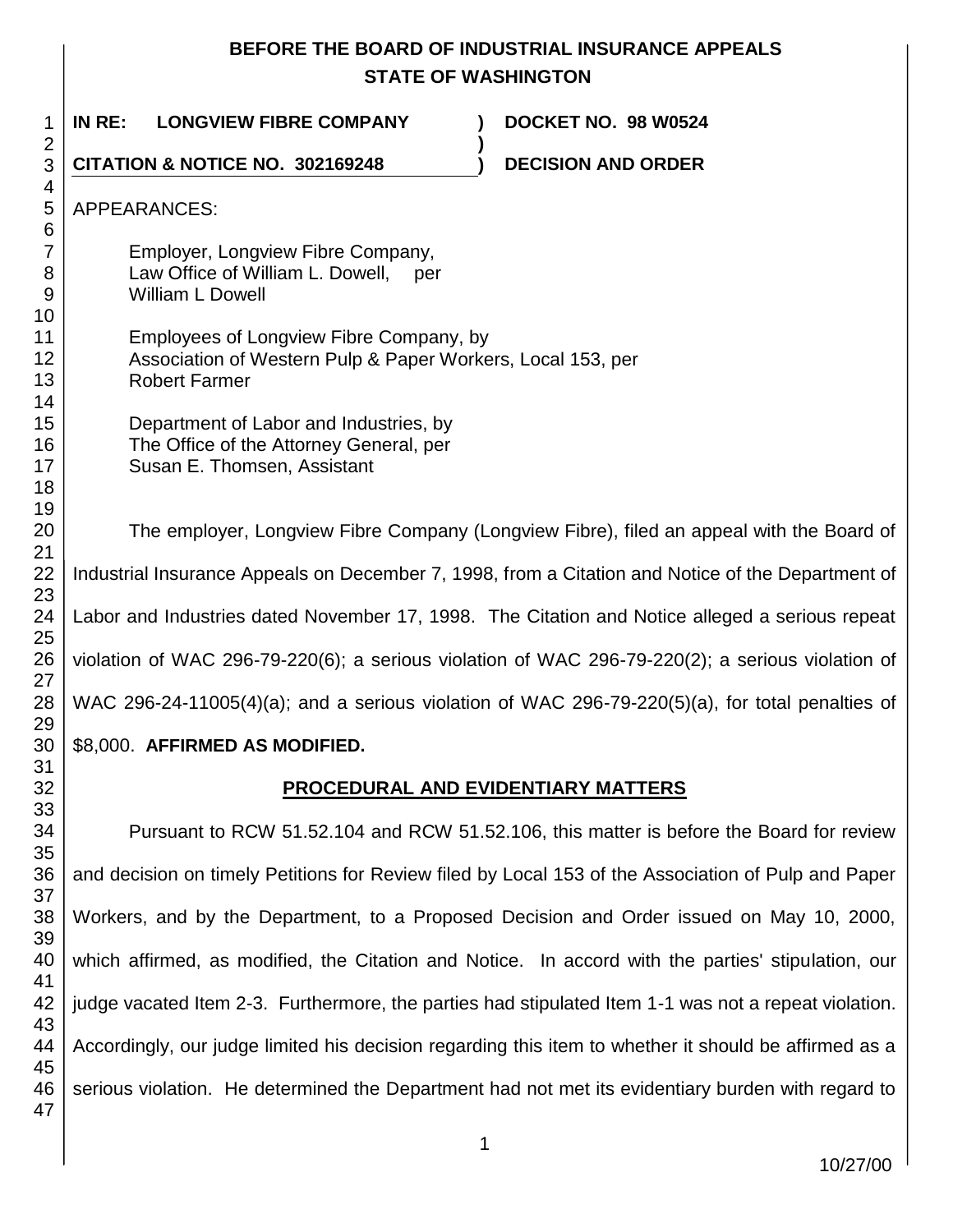this violation, and he therefore vacated it. He thereafter affirmed Items 2-1 and 2-2 in the Citation and Notice, with a total penalty assessed of \$1,600.

The Board has reviewed the evidentiary rulings in the record of proceedings and finds no prejudicial error was committed**.** These rulings are, therefore, affirmed**.**

We reaffirm our discussion in the accompanying Decision and Order issued in the companion appeal, Docket No. 98 W0423, regarding the inappropriate consolidation of these two appeals. We also note that the general description of the Department's lockout/tagout rules and of Longview Fibre's specific lockout/tagout procedures contained in our companion Decision and Order is also relevant to this decision. *See In re Longview Fibre Co.,* Dckt. No. 98 W0423, at 3-5. We hereby incorporate that summary into this decision, and limit our discussion here to the facts germane to this appeal.

We have some additional procedural and evidentiary issues specific to this appeal that require additional rulings. Robert Farmer, representing Longview Fibre's employees, attached two documents to his Petition for Review. First, he submitted a diagram of the piping near the Nos. 1 and 2 Refined Reject Tanks in the employer's Longview plant. Second, he attached a copy of a handwritten statement Mr. Farmer authored and signed on January 23, 2000.

We have numbered these documents as Exhibit Nos. 24 and 25 in this proceeding, and have rejected them both. Exhibit No. 24, the diagram, is a duplicate of the document already admitted as Exhibit No. 5 in this proceeding. It is accordingly rejected as cumulative.

Exhibit No. 25, the statement by Mr. Farmer, is rejected as untimely. We will not admit documents attached to a Petition for Review unless they are admissible under the relevant civil and evidentiary rules. Pursuant to WAC 263-12-125 and WAC 263-12-115(4), our proceedings are governed by the Washington Superior Court Civil Rules and Rules of Evidence. Once a hearing has been concluded, additional evidence can be only admitted as specified in CR 59. This rule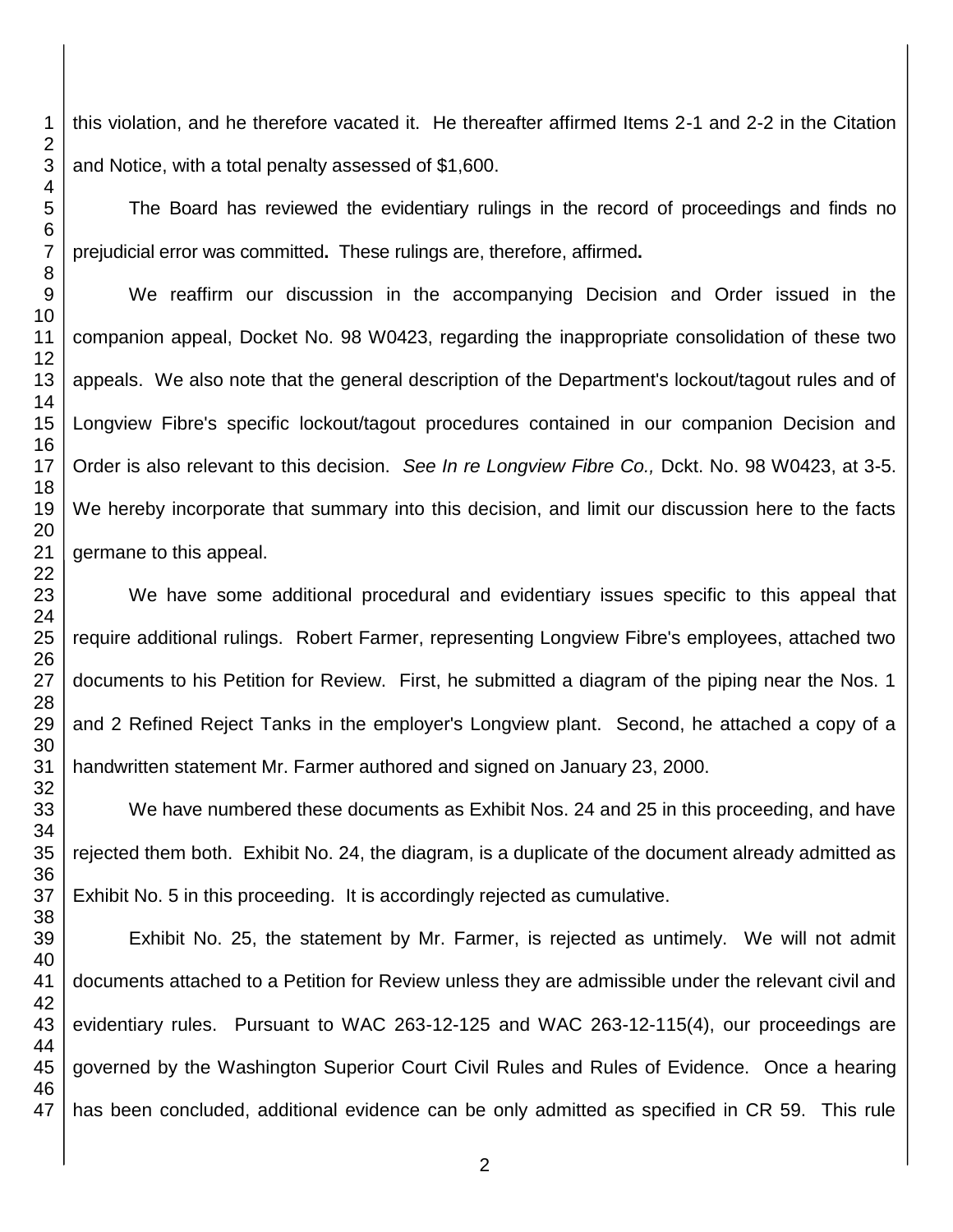limits the evidence that can be introduced post-hearing to newly discovered evidence that a party could not have reasonably discovered and produced during the hearing itself. Mr. Farmer's note is not newly discovered evidence, and is, therefore, rejected.

Our industrial appeals judge committed an error in his penalty calculation. The parties stipulated Item 2-3 should be vacated. They further stipulated that if Item 1-1 was affirmed as a serious violation, the appropriate penalty was \$1,600. Our judge vacated this item, and affirmed Items 2-1 and 2-2. He concluded the Department had intended to group Items 2-1, 2-2, and 2-3 together, for a total penalty of \$1,600. He reached this conclusion based on his assumption that the Department had originally assessed total penalties of \$4,800 in its Citation and Notice. This assumption is incorrect. The Department clearly had assessed total penalties of \$8,000 in its Citation and Notice, and it had not grouped the penalties for Items 2-1, 2-2, and 2-3 together. The Department had assessed the penalties for each of these three items at \$1,600. This is clearly established by the evidence in our file. The November 17, 1998 Citation and Notice is in our file. Additionally, the penalty worksheets for all four items were admitted as Exhibit Nos. 8 through 11. A review of these documents will indicate there is no factual basis in our record for faulting the Department's calculations or for concluding it had intended to group any of these citations.

Our judge's conclusion that the total penalty amount in this Citation and Notice was \$4,800 was apparently based on an error in the Historical/Jurisdictional Facts. *See* Historical/Jurisdictional Facts, at 2. We note this document, prepared by one of our employees, should never be considered for substantive purposes. We prepare this document for parties solely so we can establish our jurisdiction to hear their appeals. Our judge erred by relying on this document for the calculation of the total penalty amount in the citation. We note the Historical/Jurisdictional Facts summary of each item in the citation correctly listed the penalty assessed, but an error by one of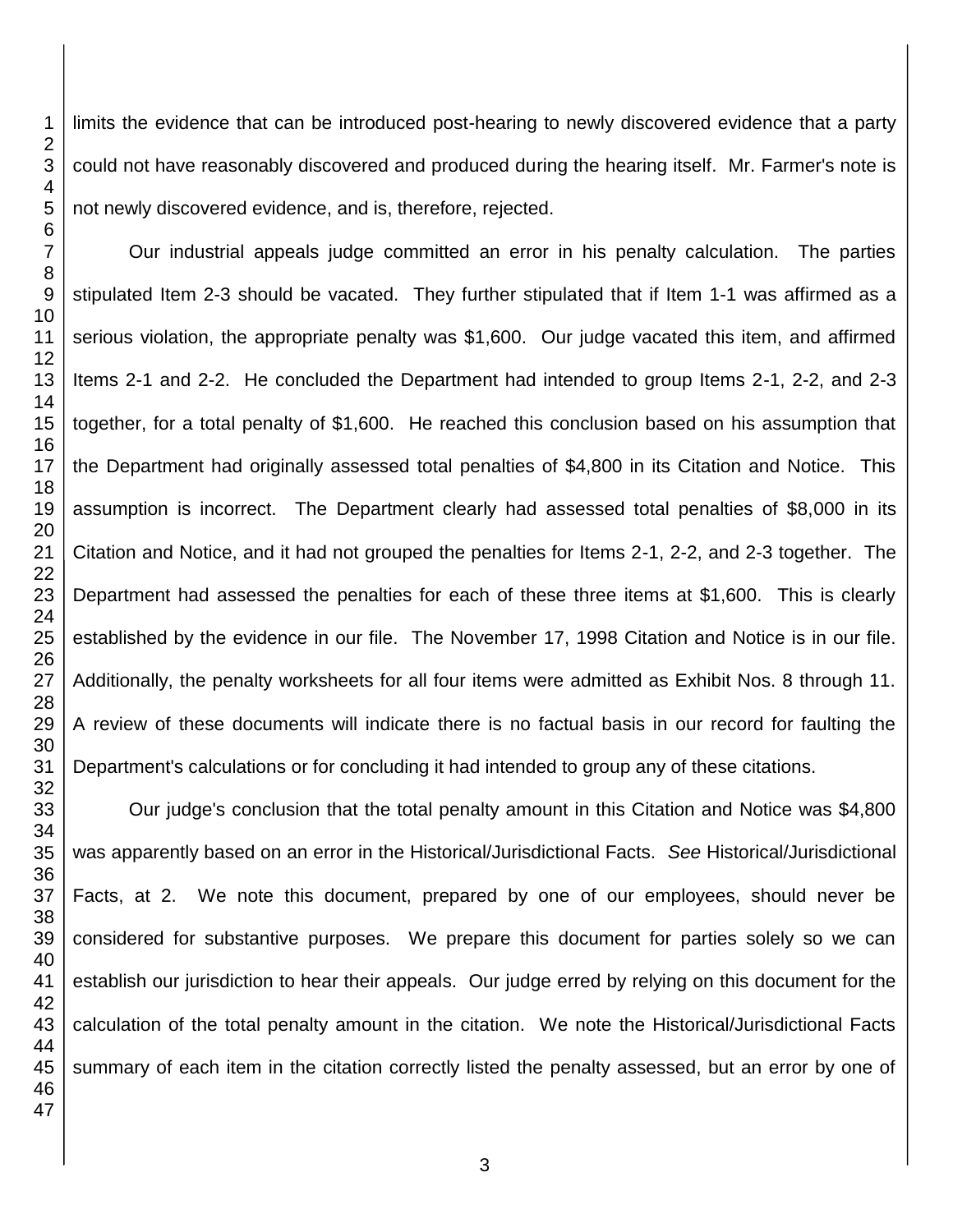our employees resulted in the listing of an incorrect total penalty. We hereby correct this document to reflect the correct total penalty amount contained in the original Citation and Notice.

Accordingly, we have determined the Department did **not** intend to group the penalties for Items 2-1 and 2-2. Our review of the file indicates there was no dispute regarding the Department's penalty calculations. Accordingly, for the reasons stated below, we have affirmed Items 1-1, 2-1, and 2-2 as serious violations, for a total penalty amount of \$4,800.

### **DECISION**

This appeal concerns a Citation and Notice issued after a "red top" lockout/tagout was erroneously implemented in Longview Fibre's Longview plant on July 13, 1998. On that date, two pipe fitters, Tim Courser, and Julie Ledgett, were directed to install a blank in a line near the No. 2 Refined Reject Tank. These pipe fitters began to work on the line after a "red top" lockout had already been implemented. All the parties acknowledged a "red top" lockout was necessary because the employees working in that area were preparing the tank so it could be safely entered by an employee.

The "red top" lockout/tagout procedure Longview Fibre has designed to prepare this tank for entry is detailed in Exhibit No. 15. This process specifies a number of valves that an operator must close, lock, and tag. Unfortunately, on July 13, 1998, Gary Doane, a washline operator, did not close the valve specified in Step 16 of this procedure. *See* Exhibit No. 15. Mr. Doane proceeded to lock and tag this valve even though it remained in the open position, under which material could flow through the line. James Taft, a Longview Fibre foreman who is Mr. Doane's supervisor, did not check to ensure the valve had been closed prior to signing the tag Mr. Doane had placed there. Mr. Taft's failure to verify the valve was closed was contrary to Longview Fibre's tagout/lockout policies. It also was contrary to his on-the-job training during the course of his employment with Longview Fibre.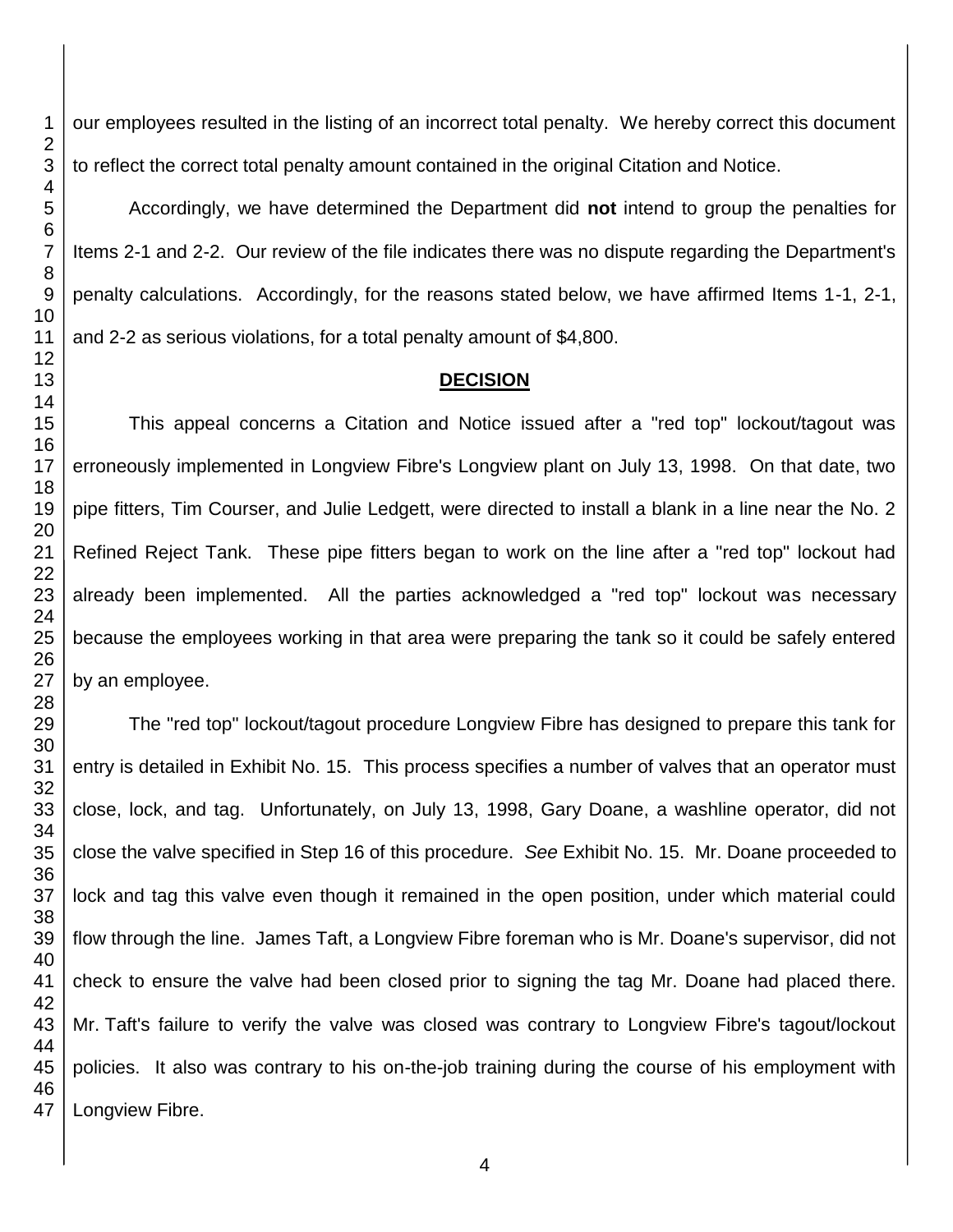Some time after the "red top" was purportedly implemented, Mr. Courser and Ms. Ledgett were instructed to remove a spectacle blank in a line so that a "complete" blank could be reinstalled at the same place. Blanks are metal parts inserted in a line. A spectacle blank is shaped like a donut or spectacle and is not designed to completely stop the flow of material through a line. A "complete" blank is solid metal designed to stop this flow. Part of preparing the No. 2 Refined Reject Tank involved substituting a "complete" blank for the spectacle blank to protect the employee in the tank. Unfortunately, the spectacle blank that these two employees had been directed to remove had become plugged. Since the line was plugged, the employees did not notice the open valve until the material had been partially dislodged. Suddenly, product began flowing through the line and out the opened line. Mr. Courser and Ms. Ledgett were sprayed with product from the reject line. Fortunately, neither employee sustained any serious injury.

Longview Fibre admitted the "red top" was improperly implemented. No one has assigned error to our industrial appeals judge's decision to affirm Items 2-1 and 2-2 in the Citation and Notice. Our review of the evidence indicates his Proposed Decision and Order with regard to these two citations was entirely correct. We will not discuss these items further in this decision.

The only issue before us now is whether our judge's decision to vacate Item 1-1 was correct. Both the Department and Longview Fibre's employees argue this decision was incorrect and this item should be affirmed as a serious violation of WAC 296-79-220(6). This rule requires that after the lockout/tagout has been completed, but before the anticipated repair task or other work has begun, the equipment or piping shall be tested to ascertain that it "has been made inoperative or the flow of material has been positively stopped." The Department has the burden of proof on this issue. A serious violation requires the Department to establish an employer has violated the cited rule, and that the violation caused a substantial risk of serious physical harm or death to employees. *In re Olympia Glass Co.*, BIIA Dec., 95 W445 (1996); RCW 49.17.180(6).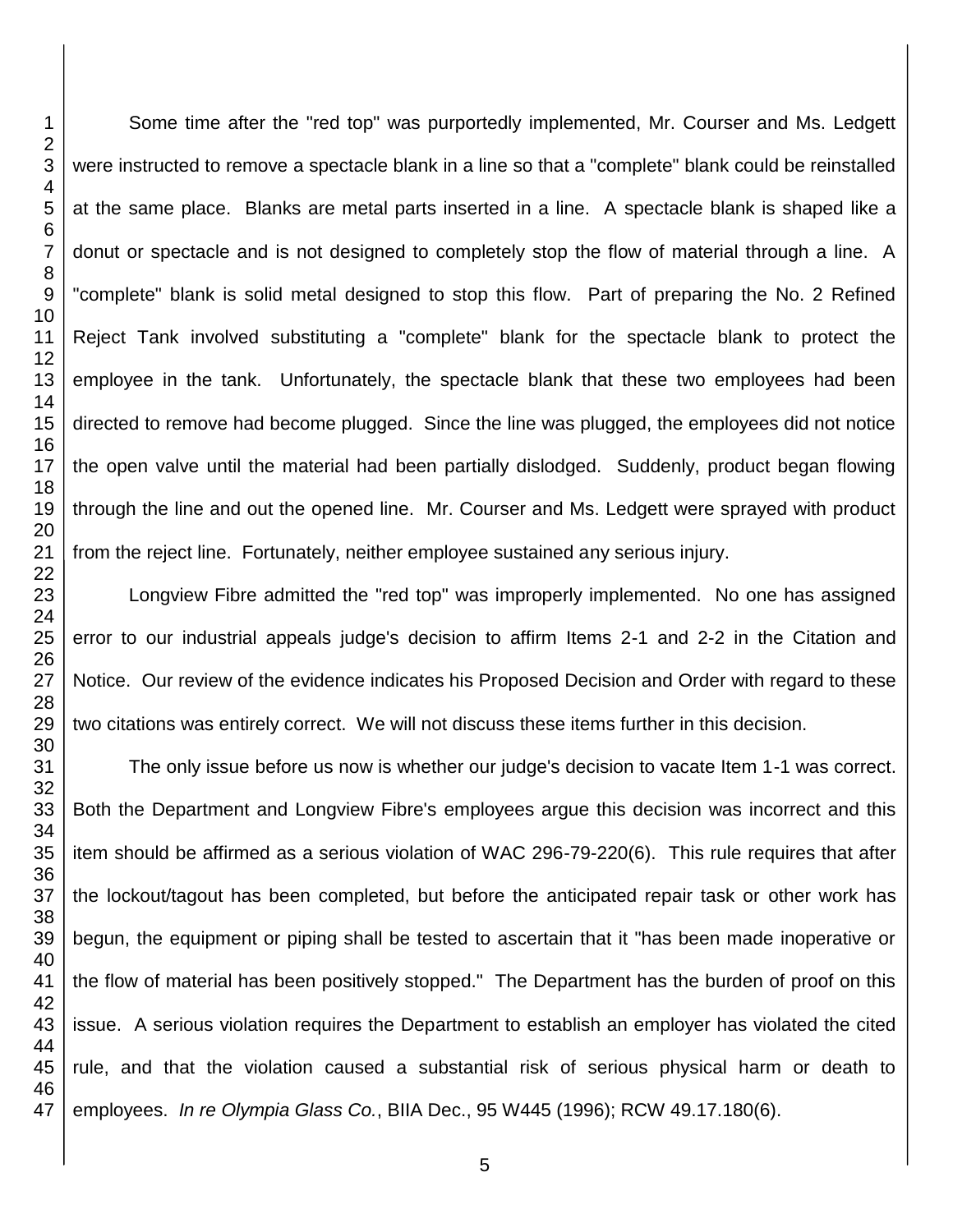Our industrial appeals judge vacated Item 1-1 because he believed the Department had the evidentiary burden of proving how the employer could have complied with this rule. He also concluded the Department had not shown how Longview Fibre could have implemented the rule.

Our judge incorrectly recited the parties' evidentiary burdens in this situation. Additionally, he did not correctly interpret the record in this proceeding. We have concluded Longview Fibre violated this testing requirement, and therefore affirm Item 1-1 as a serious violation.

We start by restating the legal principles involved. Since there is no relevant Washington precedent, we look for guidance to relevant federal law. In a case such as this one, involving a violation of a particular standard expressed in a rule, the Department is not required to prove compliance with the standard is feasible. *Secretary of Labor v. Rockwell International Corp.*, 17 OSHC 1801 (September 30, 1996). *See also,* M. Rothstein*, Occupational Safety and Health Law* § 107, at 162 (4th ed. 1998). If an employer wishes to argue that compliance with the standard is infeasible, it has the burden of proof on this affirmative defense. *Seibel Modern Manufacturing & Welding Corp.*, 15 OSHC 1218 (August 9, 1991). *See also,* M. Rothstein*, Occupational Safety and Health Law,* § 119, at 183. To prevail,

> an employer must prove that (1) the means of compliance prescribed by the applicable standard would have been infeasible under the circumstances in that (a) its implementation would have been technologically or economically infeasible, or (b) necessary work operations would have been technologically or economically infeasible after its implementation, and (2) either (a) an alternative method of protection was used, or (b) there was no feasible alternative means of protection.

*Secretary of Labor v. Armstrong Steel Erec, Inc.,* 17 OSHC at 1387, as quoted in *Secretary of* 

*Labor v. Rockwell International Corp.,* 17 OSHC 1801 (September 30, 1966)*, at 1807*.

Turning to the facts of this case, the Department unquestionably established Longview Fibre

did no testing to ensure its "red top" lockout/tagout had been implemented correctly. While the

employer questioned whether it could have complied with this rule, James Taft, one of its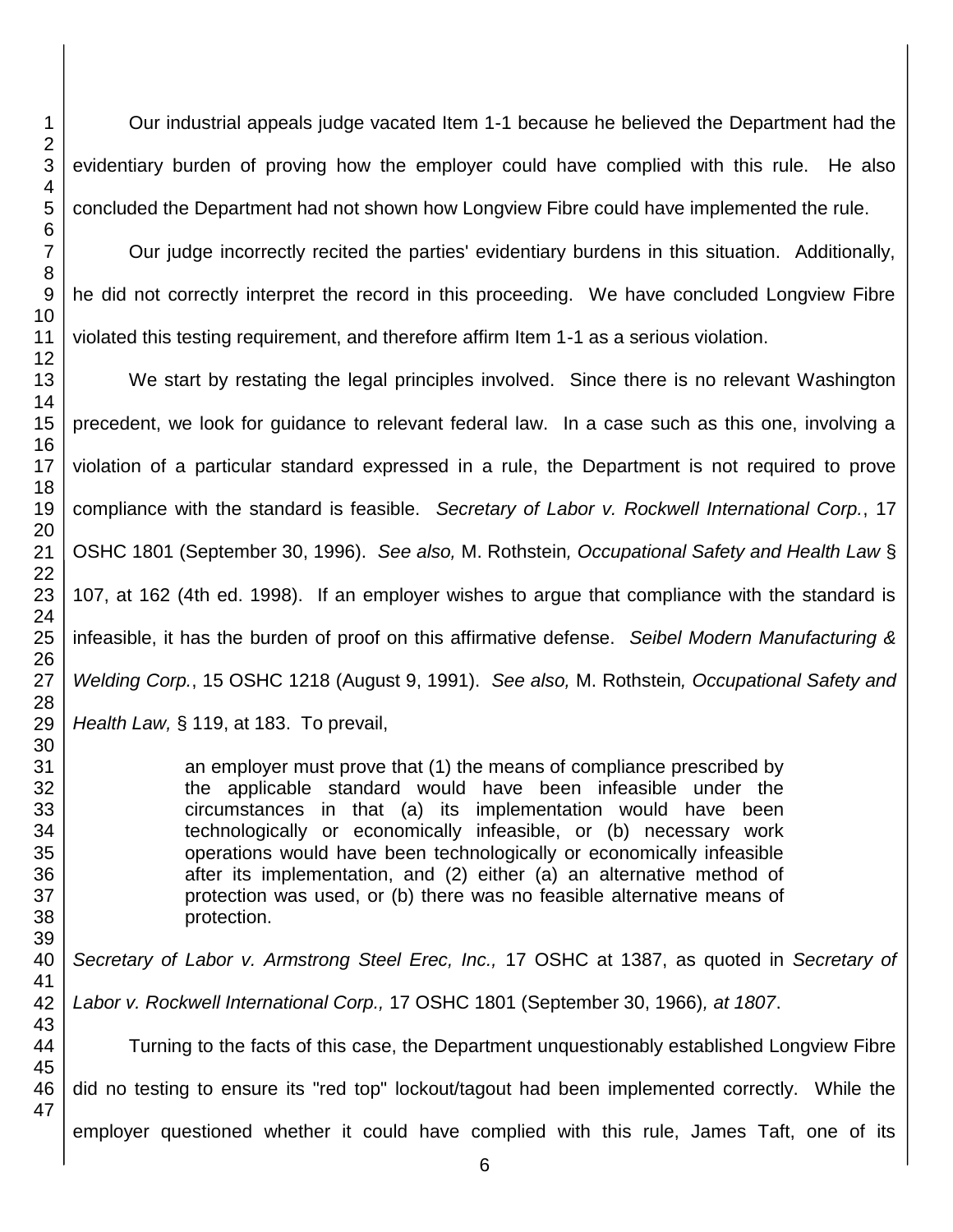witnesses, volunteered a method that could have been used to comply with its requirements. Longview Fibre certainly did not introduce enough evidence to convince us the testing requirement in the cited rule was infeasible.

To the contrary, the record contains descriptions of several methods that Longview Fibre could have used to test this line. First of all, both Mr. Courser, one of the pipe fitters involved, and Mr. Taft, the foreman involved, agreed a visual inspection of the line could have revealed the relevant valve remained open. However, a visual inspection of a pipe probably is not a sufficient test to verify the flow of material has been stopped. In this case, three different methods to test whether the flow of material in the pipe had stopped were described. Angela Gelencser, the Department inspector, testified this system could have been tested by opening a drain valve on the line or by testing the pressure in the line with pumps. Additionally, Mr. Taft indicated that opening a high-pressure hook-up line on the system would have revealed pressure remained in the line (thereby indicating the valve had been left open). Longview Fibre did not present evidence to establish these means of compliance were infeasible.

There is no question that Longview Fibre's failure to do any testing in this situation placed its employees at risk of serious injury. It is fortunate that the employees involved were not injured.

We conclude Item 1-1 in the Citation and Notice should be affirmed as a serious violation. Based on our careful review of the record in this proceeding, and of the Petitions for Review filed by the employees and by the Department, we have concluded the November 17, 1998 Citation and Notice should be affirmed as modified by the parties' stipulations. Accordingly, Item 1-1 is affirmed as a serious, rather than as a repeat serious violation, and Item 2-3 is vacated. As modified, the Citation and Notice is affirmed with total penalties of \$4,800.

#### **FINDINGS OF FACT**

1. On August 26, 1998, the Department of Labor and Industries conducted an inspection at the Longview plant of Longview Fibre Company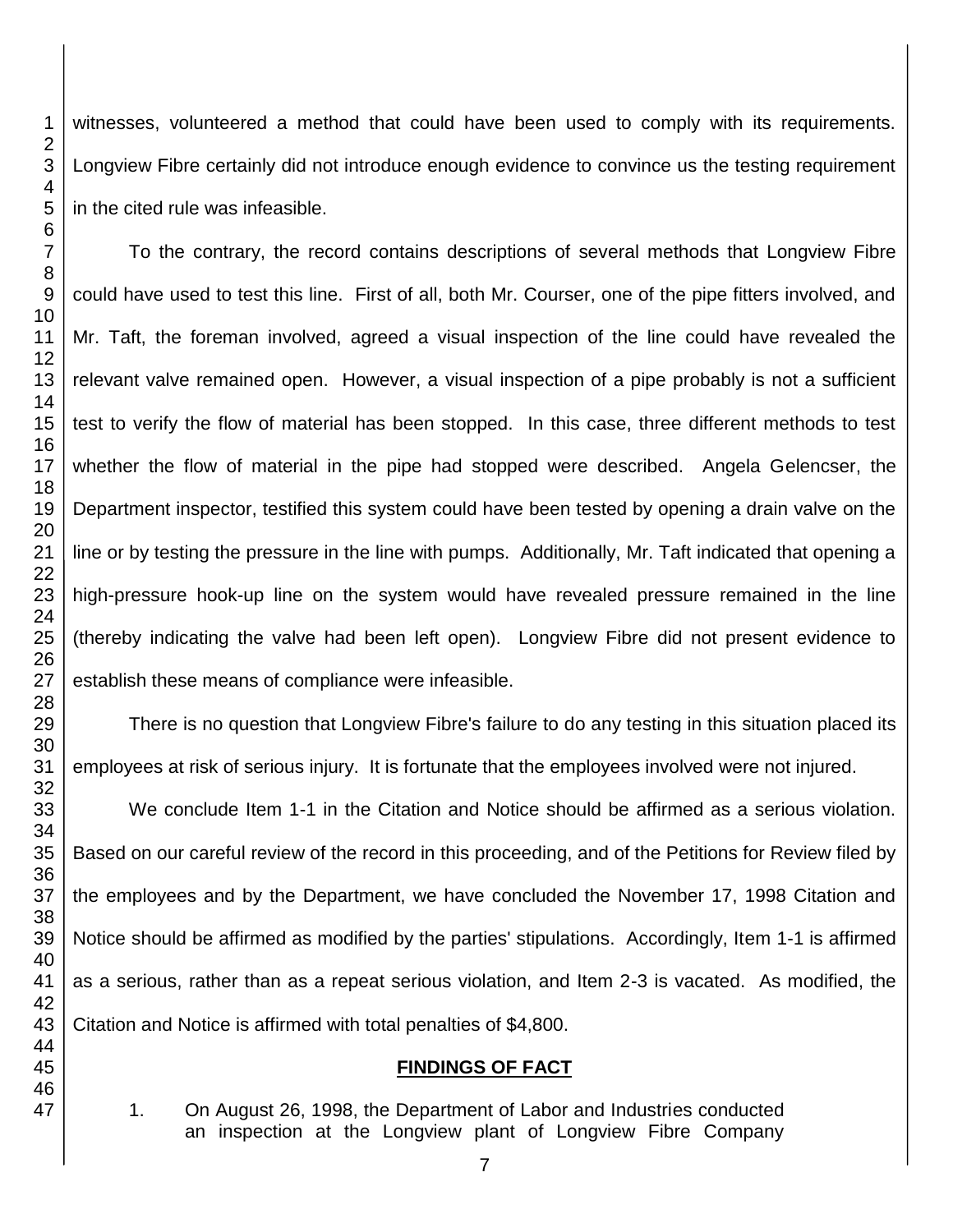(Longview Fibre), in Cowlitz County, Washington. The closing conference occurred on October 13, 1998.

On November 17, 1998, the Department issued Citation and Notice No. 302169248 for a repeat serious violation of WAC 296-79-220(6); a serious violation of WAC 296-79-220(2); a serious violation of WAC 296- 24-11005(4)(a); and a serious violation of WAC 296-79-220(5)(a); for total penalties of \$8,000.

The employer filed its appeal with the Board of Industrial Insurance Appeals on December 7, 1998. The Department transmitted its file to the Board on December 18, 1998. The Board assigned the appeal Docket No. 98 W0524.

- 2. Longview Fibre is a corporation with a workplace in Longview, in Cowlitz County, Washington, where wood pulp is processed into various end products.
- 3. On July 13, 1998, two pipe fitters, Tim Courser and Julie Ledgett, were directed to install a blank in a line near the No. 2 Refined Reject Tank in Longview Fibre's Longview plant. The pipe fitters were directed to remove a spectacle blank previously inserted in the line, and to reinstall a blank at the same place. Before the pipe fitters began to work on the line, a "red top" lockout-tagout system had purportedly already been implemented. Longview Fibre has designed a specific "red top" lockouttagout procedure its employees are required to follow in preparing the No. 2 Refined Reject Tank for entry. Under this specific "red top" procedure, a valve on an 8 inch line from the No. 2 Refined Reject Tank to the No. 5 Blow Tank is required to be closed, tagged, and locked. Gary Doane, a washline operator, did not close this valve prior to proceeding to lock and tag it. James Taft, a Longview Fibre foreman, who is Mr. Doane's supervisor, did not check to ensure the valve had been closed prior to signing the tag Mr. Doane had placed there. Mr. Doane and Mr. Taft failed to properly implement the lockout/tagout procedure Longview Fibre had designated to be used to prepare the No. 2 Refined Reject Tank for entry. As a result, while Mr. Courser and Ms. Ledgett were engaged in removing the plug in the spectacle blank, product suddenly began to flow through the line. As a result, Mr. Courser and Ms. Ledgett were sprayed with product. This product is a hazardous material that can cause serious bodily harm.
- 4. On July 13, 1998, Longview Fibre employees did no testing to determine whether the "red top" tagout-lockout had been successfully implemented so as to verify that the flow of material through the line Mr. Courser and Ms. Ledgett were working on had been positively stopped. Longview Fibre's failure to do any testing to verify the "red top" had been successfully implemented violated the provisions of

1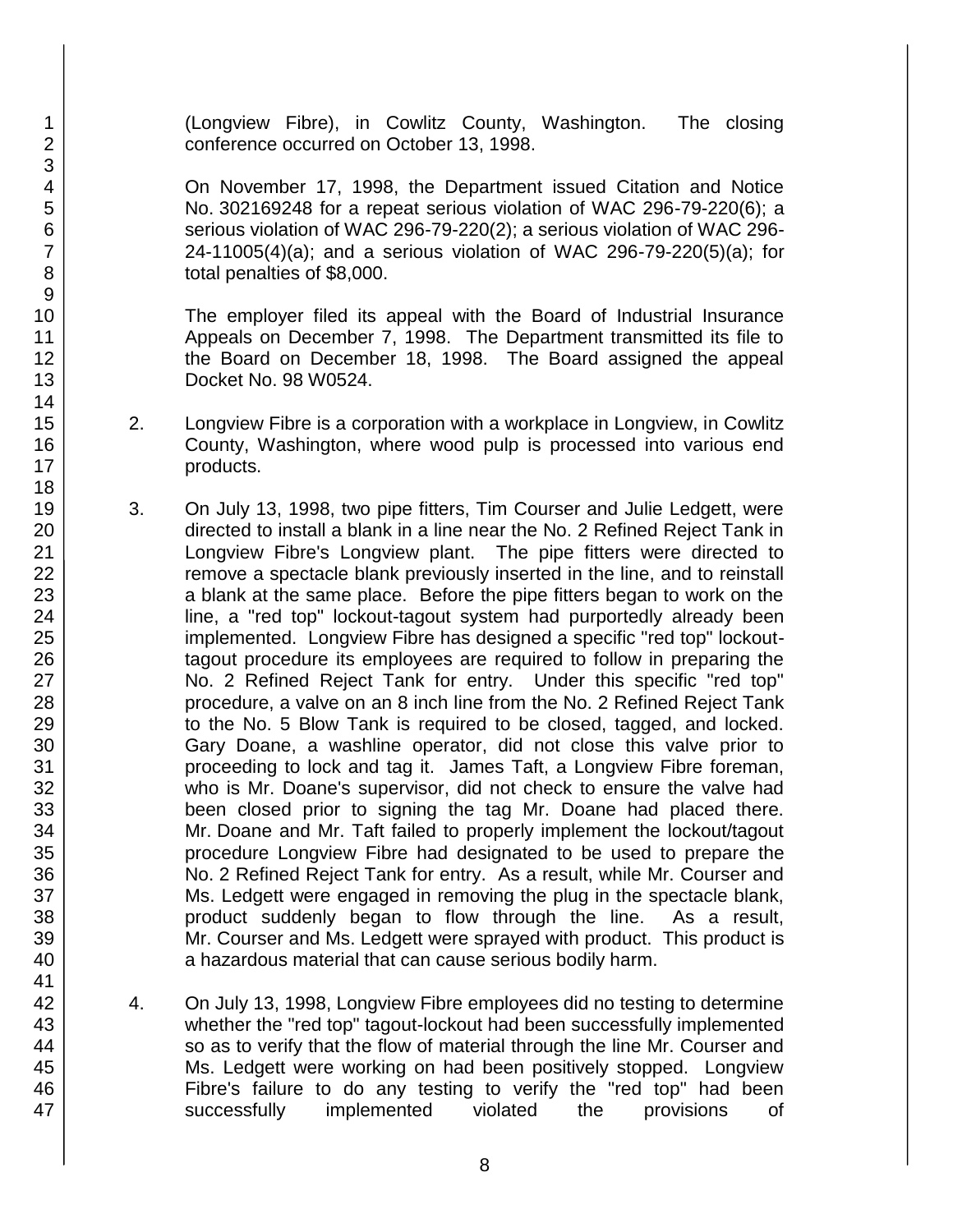WAC 296-79-220(6). Longview Fibre's violation of this rule created a substantial risk of serious physical harm or death to its employees.

- 5. Longview Fibre's violation of WAC 296-79-220(6) was not a repeat serious violation.
- 6. On July 13, 1998, Longview Fibre did not prevent the flow of material in piping by deactivating and locking out the control system while employees were working on the piping system of the No. 2 Refined Reject Tank, thereby violating provisions of WAC 296-79-220(2). Longview Fibre's failure to comply with the requirements of this regulation created a substantial risk of serious physical harm or death for its employees.
- 7. On July 13, 1998, Longview Fibre did not use appropriate procedures for the control of potentially hazardous energy, thereby violating the requirements of WAC 296-24-11005(4)(a). Longview Fibre's failure to properly implement this rule created a substantial risk of serious physical harm or death to its employees.
- 8. On July 13, 1998, Longview Fibre ensured that each person who was exposed to a hazard applied a personal padlock on the control mechanism, in a manner consistent with the requirements of WAC 296- 79-220(5)(a), while implementing a "red top" lockout-tagout designed to prepare the No. 2 Refined Reject Tank for entry.
- 9. For the violation of WAC 296-79-220(6), the probability of an accident was low (rated "two" on a scale of one to six) and the severity of injury due to the hazard was very high (rated as "six" on a scale of one to six), yielding a gravity rating of twelve. The employer had an "average" history regarding workplace safety and its good faith was "good." The company employed in excess of 2,500 employees. With an adjustment for its "good" good faith rating, the appropriate penalty for this violation is \$1,600.
- 10. For the violation of WAC 296-79-220(2), the probability of an accident was low (rated "two" on a scale of one to six) and the severity of injury due to the hazard was very high (rated as "six" on a scale of one to six), yielding a gravity rating of twelve. The employer had an "average" history regarding workplace safety and its good faith was "good." The company employed in excess of 2,500 employees. With adjustment for its "good" good faith rating, the appropriate penalty for this violation is \$1,600.

1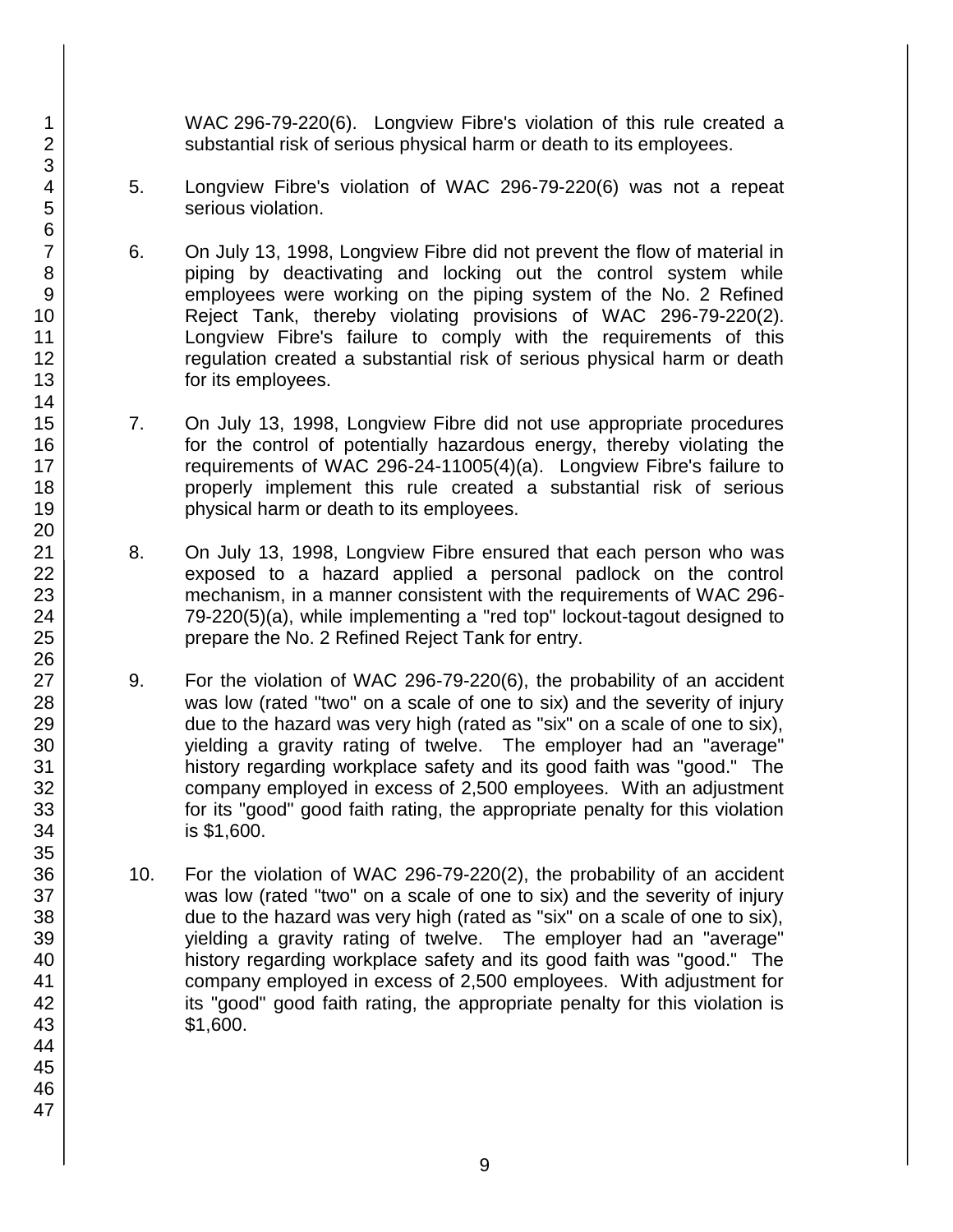11. For the violation of WAC 296-24-11005(4)(a), the probability of an accident was low (rated "two" on a scale of one to six) and the severity of injury due to the hazard was very high (rated as "six" on a scale of one to six), yielding a gravity rating of twelve. The employer had an "average" history regarding workplace safety and its good faith was "good." The company employed in excess of 2,500 employees. With adjustment for its "good" good faith rating, the appropriate penalty for this violation is \$1,600.

#### **CONCLUSIONS OF LAW**

- 1. The Board of Industrial Insurance Appeal has jurisdiction over the parties and the subject matter of this appeal.
- 2. Longview Fibre is an employer, as defined in RCW 49.17.020(4), subject to the provisions of the Washington Industrial Safety and Health Act, RCW 49.17.
- 3. On July 13, 1998, Longview Fibre committed a serious violation of WAC 296-79-220(6), as defined in RCW 49.17.180(6).
- 4. On July 13, 1998, Longview Fibre committed a serious violation of WAC 296-79-220(2), as defined in RCW 49.17.180(6).
- 5. On July 13, 1998, Longview Fibre committed a serious violation of WAC 296-24-11005(4)(a), as defined in RCW 49.17.180(6).
- 6. On July 13, 1998, Longview Fibre did not commit a serious violation of WAC 296-79-220(5)(a), as defined in RCW 49.17.180(6).
- 7. Citation and Notice No. 302169248, issued on November 17, 1998, is hereby affirmed as modified. Item 1-1 is modified from a repeat serious to a serious violation, with a total penalty amount of \$1,600. Items 2-1 and 2-2 are affirmed as serious violations, with a penalty of \$1,600 for